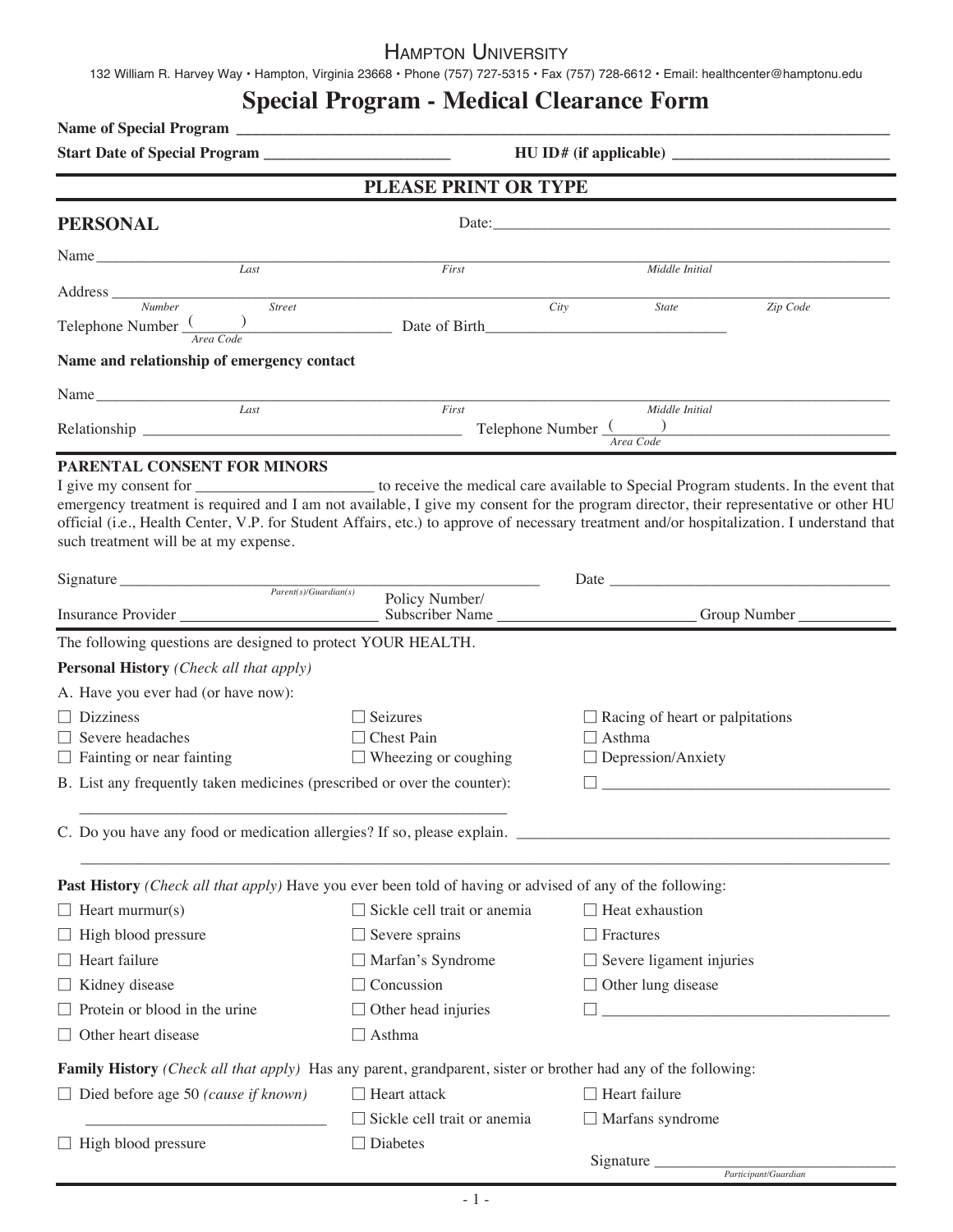## **PHYSICAL EXAMINATION** *MUST BE COMPLETED ON UNIVERSITY FORM ONLY*

*(TO BE COMPLETED BY EXAMINER)*

| Name   | Last                                                                                                    | First          | Middle Initial                                                           |
|--------|---------------------------------------------------------------------------------------------------------|----------------|--------------------------------------------------------------------------|
|        |                                                                                                         | Blood Pressure |                                                                          |
|        |                                                                                                         | Pulse          |                                                                          |
| Normal | Check in appropriate column.<br>(Enter NE if not evaluated)                                             | Abnormal       | Notes: Describe abnormality.<br>(Enter item number before each comment.) |
|        | 1. Head, face, neck and scalp.                                                                          |                |                                                                          |
|        | 2. Nose                                                                                                 |                |                                                                          |
|        | 3. Mouth and throat                                                                                     |                |                                                                          |
|        | 4. Ears – general                                                                                       |                |                                                                          |
|        | 5. Eyes – general                                                                                       |                |                                                                          |
|        | 6. Chest – general                                                                                      |                |                                                                          |
|        | 7. Lungs                                                                                                |                |                                                                          |
|        | 8. Breasts                                                                                              |                |                                                                          |
|        | 9. Cardiovascular System                                                                                |                |                                                                          |
|        | 10. Abdomen (include hernias)                                                                           |                |                                                                          |
|        | 11. Genitalia                                                                                           |                |                                                                          |
|        | 12. Upper extremities                                                                                   |                |                                                                          |
|        | 13. Lower extremities                                                                                   |                |                                                                          |
|        | 14. Spine                                                                                               |                |                                                                          |
|        | 15. Skin and lymphatics                                                                                 |                |                                                                          |
|        | 16. Remarks and pertinent history related to P.E. findings (Place supporting item numbers by diagnosis) |                |                                                                          |
|        | 17. Recommendations - Further specialist examinations indicated (specify)                               |                |                                                                          |
|        | 18. Examinee (check one)                                                                                |                |                                                                          |
|        | [ ] is qualified for athletic participation                                                             |                |                                                                          |
|        | [ ] is not qualified for athletic participation                                                         |                |                                                                          |

| Typed or printed name of reviewing physician | Signature (examiner) (MD, DO, NP, PA) | Date |
|----------------------------------------------|---------------------------------------|------|
|                                              |                                       |      |